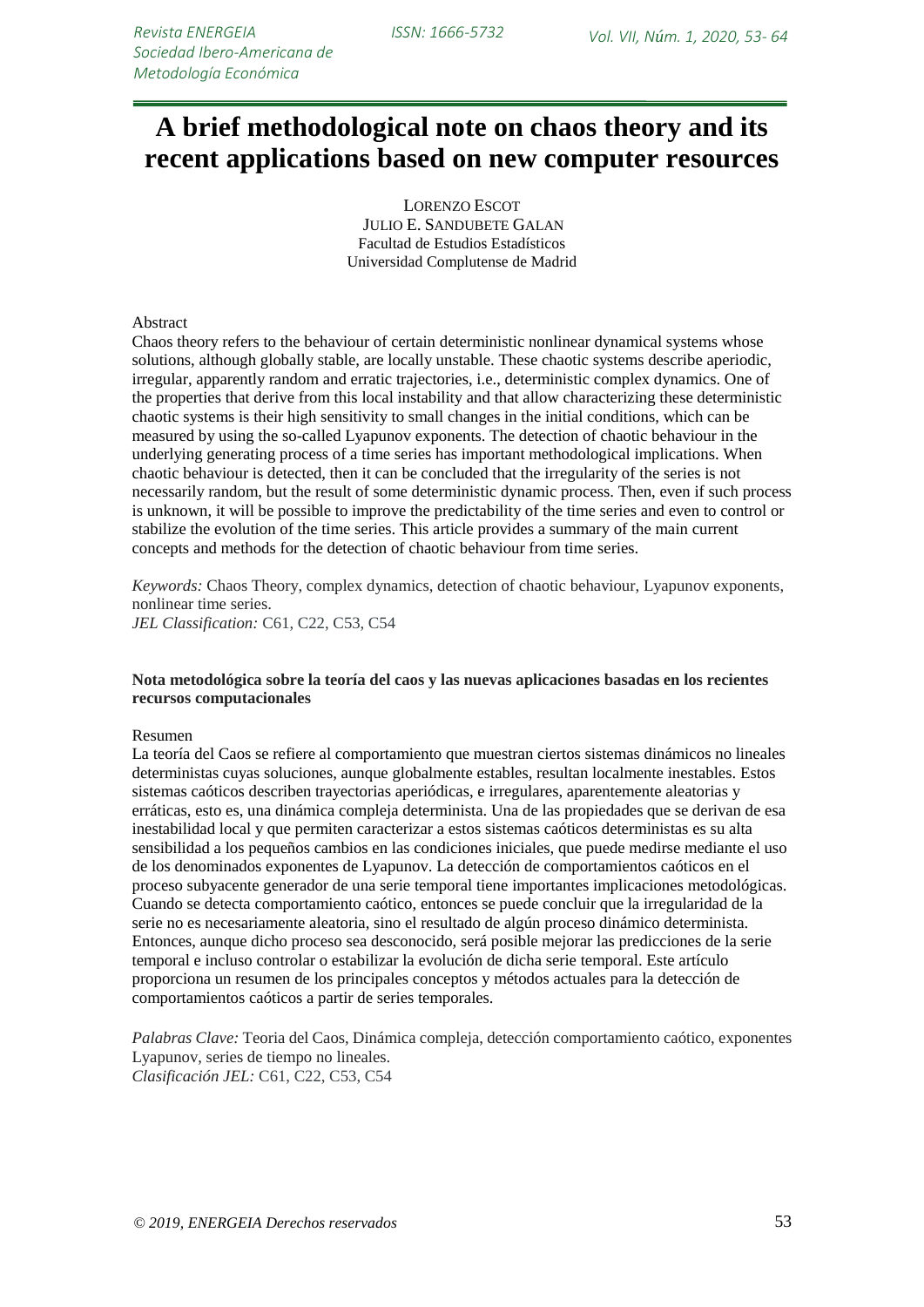## **Introduction**

*resources*

Chaos theory has been considered as the third greatest discovery on Science after Relativity and Quantum Mechanics in the twentieth century. The term chaos has been hailed as a revolution of thoughts and attracting the ever increasing attention of many scientists from diverse disciplines including mathematics, statistics, data science, physics, cosmology, computation, engineering, chemistry, biology, medicine, neurology, psychology, economics and many others. It has become a truly multi-disciplinary area of research, and even has captured the imagination of the general public.

Traditionally the study of a phenomena with a complex and irregular evolution has been carried out assuming that the underlying dynamic, which generates this complexity, should be represented through stochastic processes. This approach has been propitiated, in part, because the solutions from deterministic systems (perfectly regular, ordered and periodic) were incapable of reproducing the complex dynamics observed in real phenomena. In fact, the maximum degree of complexity that deterministic systems could describe was restricted to quasi-periodic movements.

Nowadays, it is generally accepted that some simple deterministic dynamic systems can generate aperiodic, complex and irregular solutions. These dynamic systems are known as *chaotic systems*, that are nonlinear deterministic dynamic systems which can behave with an apparently erratic and irregular motion, see Fig 1.



Figure 1. Evolution of a pure random noise and a chaotic (deterministic) noise

In this sense a challenging question in chaos theory from a statistical perspective would be how to differentiate chaotic motions from purely random fluctuations. How to distinguish whether an apparently erratic, non-regular and aperiodic dynamic system is random or chaotic.

In order to be able to detect chaotic behavior, we must first be able to characterise a chaotic dynamic system in some way. We will dedicate the following section to this issue. On the other hand, it is also interesting to understand the epistemological implications of the detection of chaotic behavior in a system or a time series. We will devote the rest of this chapter to this other aspect.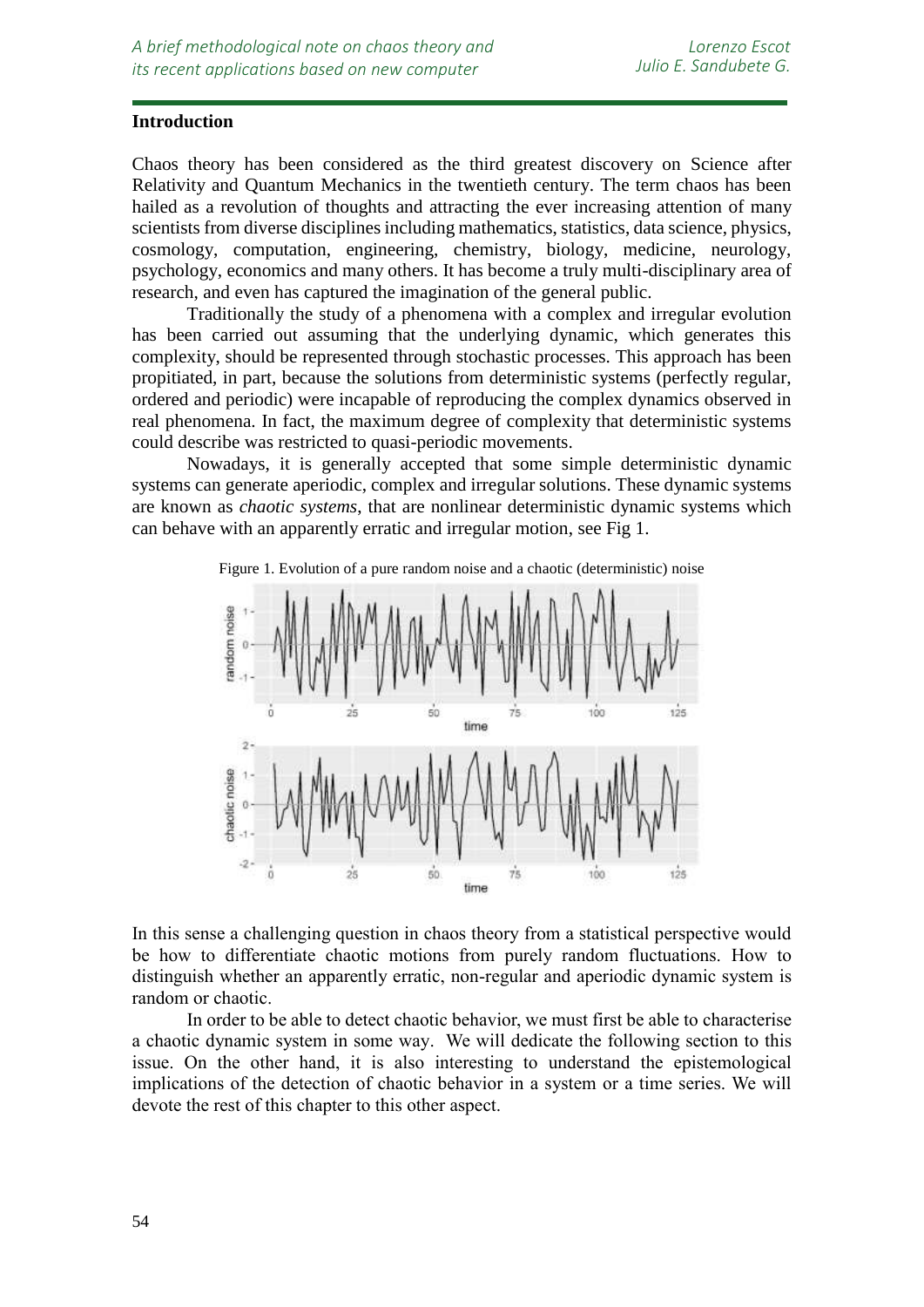### **The pursuit of an operational definition of chaos**

Generally speaking, there are several definitions of deterministic chaos that are commonly in use, for a review see e.g., *Li and Yorke (1975), Katok (1980), Berge (1984), Ford (1986), Shuster (1988), Devaney (1989), Ruelle (1993)* or *Brown (1996)*. As far as we know all definitions of chaos provided by those authors suffer from some defects but the most serious is that some definitions cannot be derived from each other. It is almost impossible to give a precise definition of chaos which at the same time encapsulates all that the term implies in the diverse literature. Therefore we will adopt an operational approach in order to characterise a chaotic dynamic system based on the study of its local stability, which plays a crucial role in the dynamics behind the system.

There are many approaches for the measurement and definition of the stability of a system in the literature. We will use the concept of local stability in a Lyapunov sense. This is a local definition of stability that measures the behaviour of a system inside its attractors. An attractor or attracting set is the dynamic equilibria of the system. In essence, an invariant set under the action of the dynamic system, non-reducible and with a basin of attraction. That is, the subset of the state space to which the trajectories of the system converge after a transient time, a region in which the system is trapped, without getting out of it except by exogenous perturbation, and a set that cannot be decomposed in other invariant disjunct subsets.



Fig 2. Illustration of simple and complex dynamics equilibria: Fixed point and limit cycle

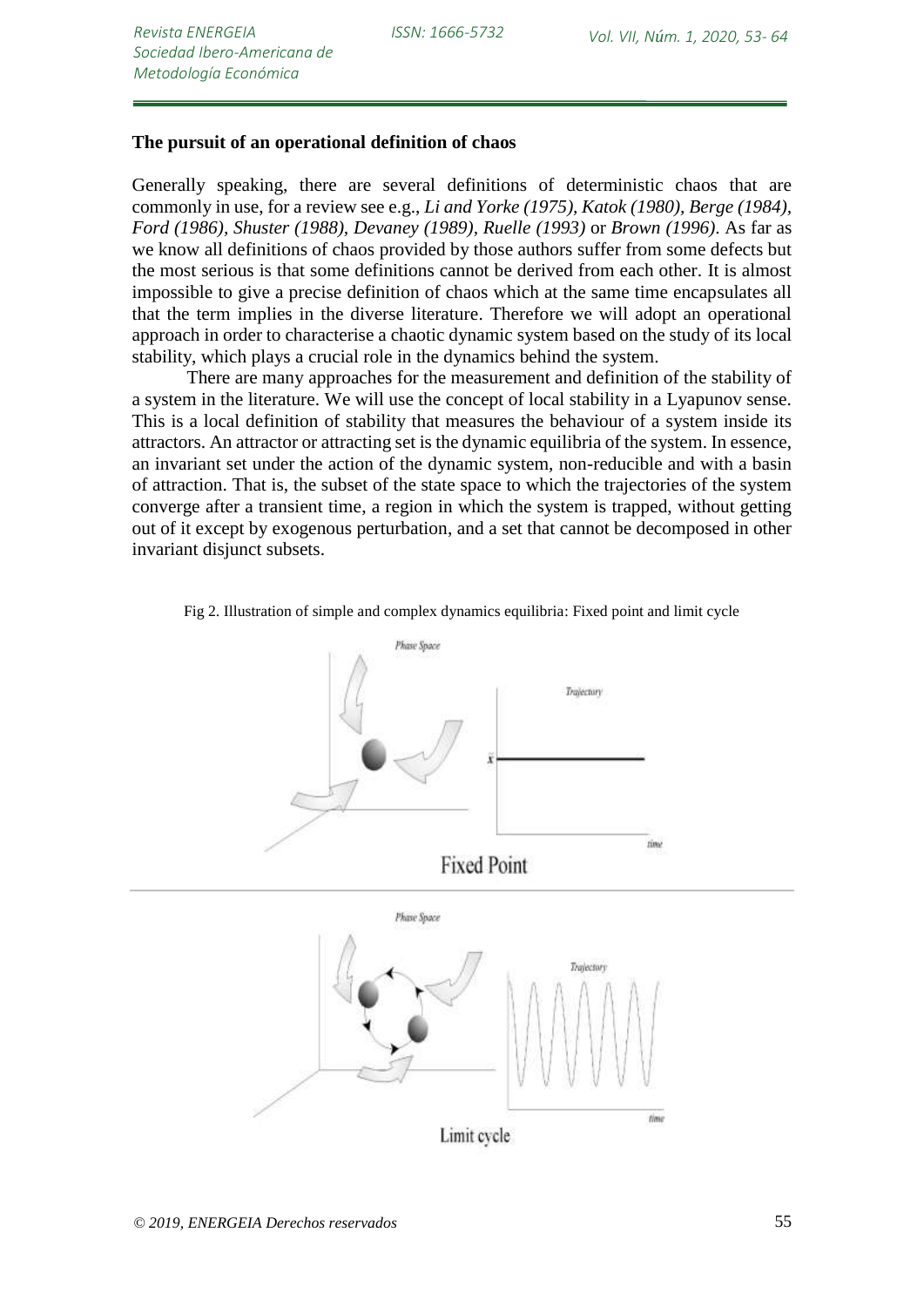Deterministic dynamical systems can have different types of dynamic equilibria, i.e. different types of attractors (see Fig 2 and Fig 3), mainly simple dynamics equilibria (fixed point; periodic points or limit cycle; quasi-periodic limit cycle or limit torus); and complex dynamics equilibria (strange or fractal attractors). Precisely, the dynamic simplicity or complexity of these equilibria is defined according to the stability of the trajectories within these attractors.

The stability of the system, following this 'local Lyapunov approach,' will be determined by the growth rate of divergence (or convergence) of two initially nearby trajectories. The smaller the magnitude of this divergence, the greater the simplicity of the system dynamics. In stable systems, with simple dynamics, two initially close points will always evolve close to each other. This type of stable system provides very accurate predictions of the future evolution or trajectories of the system.

Fig 3. Illustration of simple and complex dynamics equilibria: quai-periodic limite cycle and strange **Attractors** 



Quasi-Periodic Limit Cycle



On the contrary, some dissipative nonlinear deterministic system (chaotic), even though they have a global attractor, are locally unstable. A chaotic system with two initial values, no matter how close they are to each other, will lead to drastically different orbits or trajectories. In this sense, the dynamic equilibria cannot be a fixed point, periodic point, limit cycle, quasi-periodic limit cycle nor a limit torus. This local instability led to complex dynamics and to an operational definition of chaotic dynamics: the dynamics described by a (nonlinear) system that converge to a dynamic equilibria or attractor (a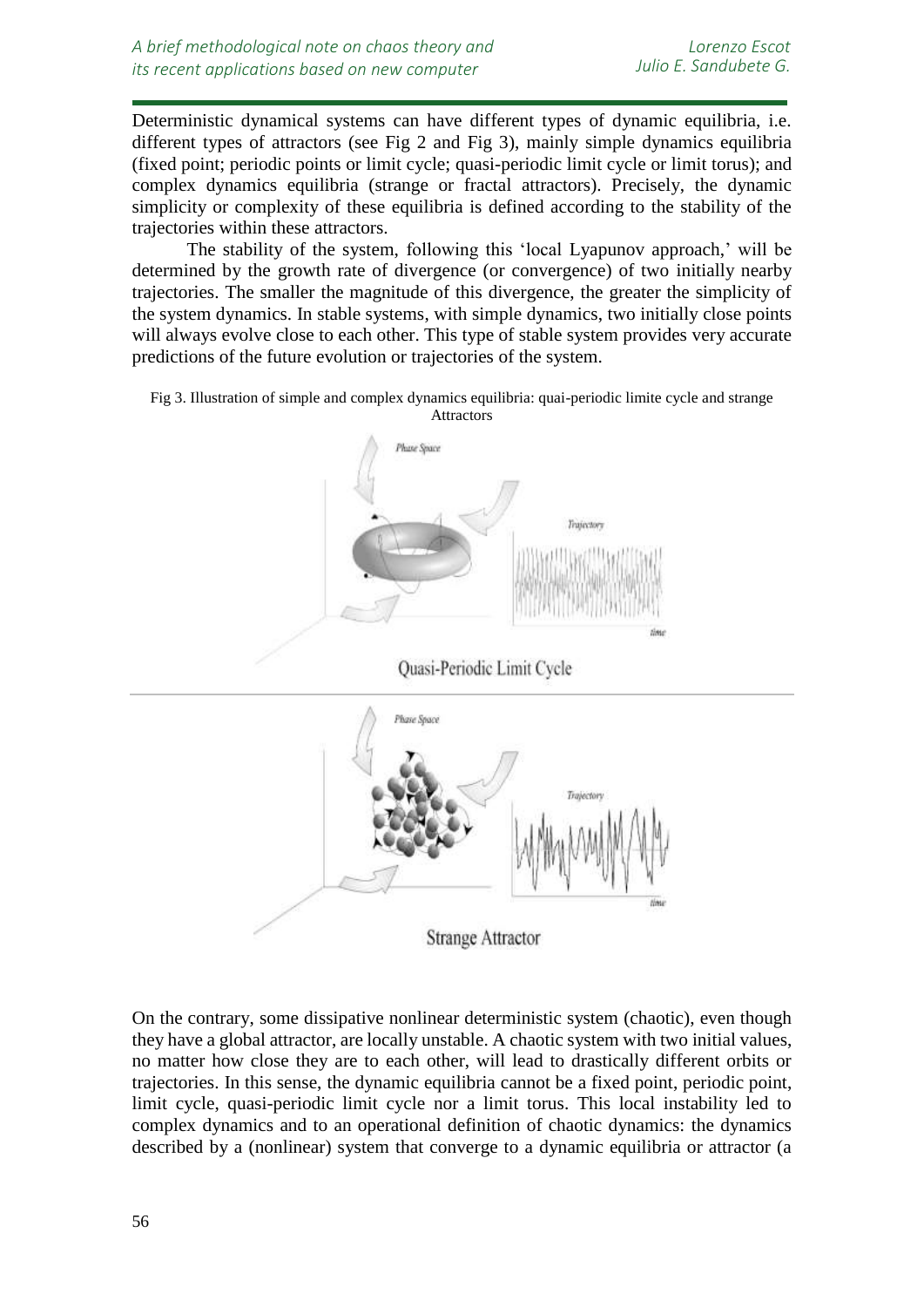strange attractor), but whose trajectories within this attractor are unstable, irregular, aperiodic and complex.

This feature of chaos emergeS because the strange attractors are both a finite region of the state space but conformed by an infinite number of points (has a fractal structure). Points that the system sequentially visits, but without passing through the same point twice. That is, choatic dynamics describe trajectories with no regular finite period (or a period that tends to infinity) and it is highly unstable (for a review see Ruelle and Takens, 1971).

Thus, to distinguish simple dynamics from complex dynamics, that is, to distinguish periodic (or quasi-periodic) attractors from strange attractors, it is sufficient to analyse the instability of the system in its evolution within these dynamic equilibria. And to study this local stability we refer to the so-called *Lyapunov exponents*.

As mentioned above, the Lyapunov exponents measures how fast a perturbation in a state moves down the trajectory in a finite number of steps. That is, the Lyapunov exponents give (logarithm of) the average exponential rate of divergence of two infinitesimal nearby initial conditions on the attractor. There will be as many exponents (spectrum of exponents) as there are dimensions on the dynamic system. The sign of Lyapunov exponents  $(\lambda_i)$  measure the divergence  $(\lambda_i > 0)$  or convergence  $(\lambda_i < 0)$  of two initial infinitesimally nearby orbits in each of the dimension of the phase space.

This interpretation of the stability of the dynamic equilibria coincides exactly with the definition of *sensitivity to initial conditions*. Then, we can use the Lyapunov exponents for quantifying the initial-value sensitivity of two neighboring points. To have a chaotic behavior in a strange attractor, and *sensitivity to initial conditions,* it is necessary to have almost one positive Lyapunov exponent (for a review see *Gencay and Dechert, 1992)*.

E.N. Lorenz was the first to show empirically this notion of initial-value sensitivity in his paper *Deterministic Non-periodic Flow (1963)*. In that paper he derived a nonlinear system for thermal convection in a simplified model of atmospheric flow and noticed a very strange behavior: the solutions of the equations could be unpredictable and irregular despite being deterministic. In particular, what he discovered was that if he stopped of iterate the solutions of his dynamic system and did it again start from a very similar initial condition, the solutions would immediately separate. It is written as a novel in his book *The Essence of Chaos (1994)*. The sensitive dependence of the evolution of a system for an infinitesimal change of initial conditions is called popularly the *butterfly effect*. Most authors have recognized this feature as the primary source of chaos.

The fact that a dynamic system shows sensitivity to initial conditions is a necessary but *not sufficient condition* for chaos *per se*. It is also necessary that the evolution of the solutions is bounded in some region of the state space. That is to say, the orbits must stay on an attractor. This last condition is always verified when the dynamic system is *dissipative*. In a *conservative* system, the volume of a given set is preserved in the finite-dimensional phase space under the action of the system over time while in a dissipative one, the system state shrinks or reduces asymptotically to a compact set. That is, it converges over time towards an attractor set. Hence in order to guarantee that the sensitive dependence on initial conditions property becomes *sufficient condition* for the existence of chaos, it is necessary that the evolution of the solutions is limited in some region (*global boundedness*).

To sum up, chaotic dynamical systems are those converging to locally unstable strange attractors having a high sensitivity to initial conditions. However, this is still some distance from a rigorous definition of chaos, and we are not aware of any universally agreed definition. As we said before it appears that for any definition of chaos, there may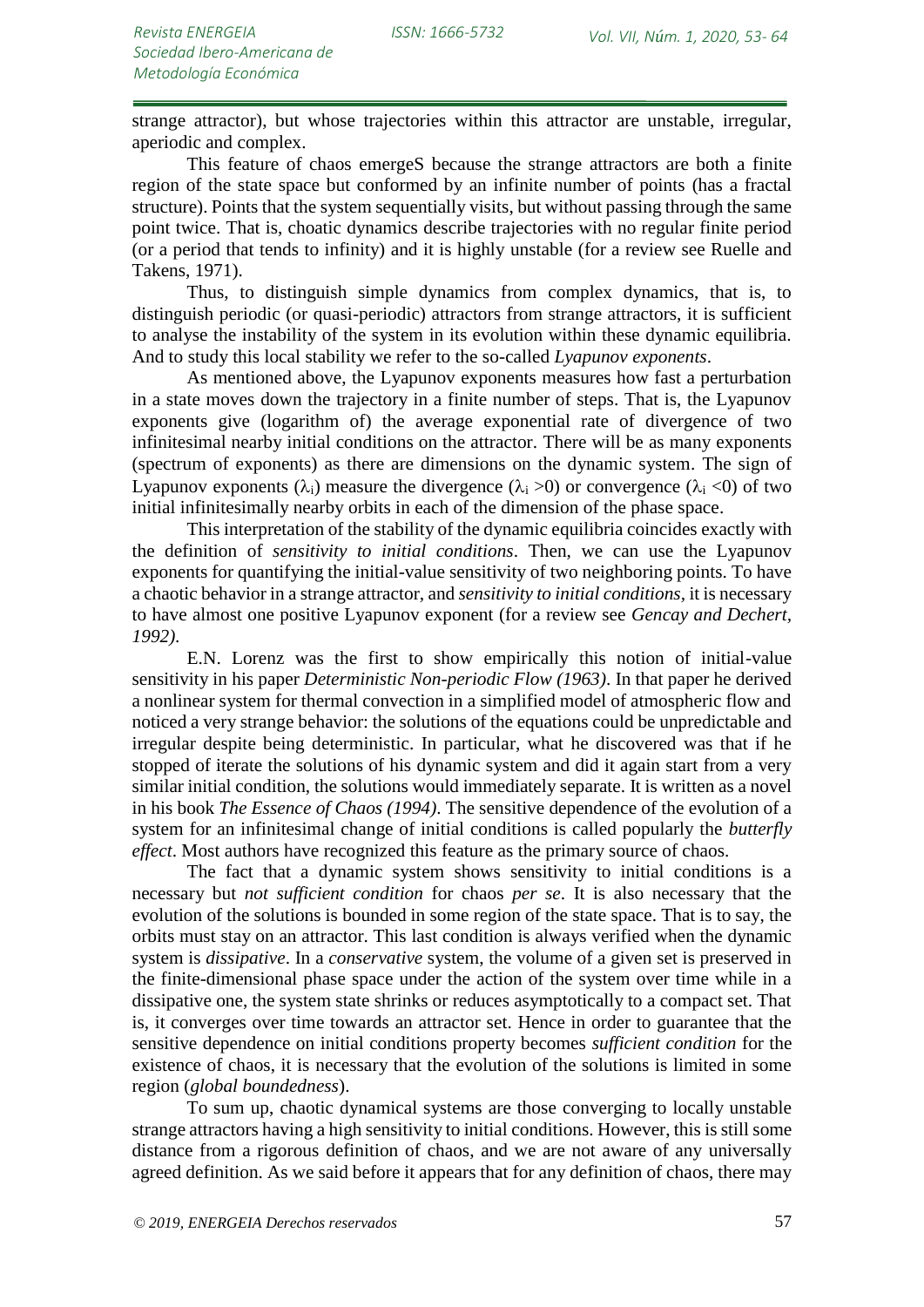always be some chaotic systems which do not fall under some of them. Thus, making chaos a twin to Gödel's undecidability. So far as this dissertation is concerned, we have considered convenient and relevant to concentrate our attention on two features following *Giannerini (2002)*: a deterministic dynamical system is said to be *chaotic* if satisfies the following properties: (i) global boundedness (the dynamic system is *dissipative and converge to an attractor*); (ii) initial-value sensitivity in nearby trajectories, that is, at least one Lyapunov exponent is *positive* (the dynamic system converge a *strange attractor*).

## **Chaos detection from time-series data**

Once we have established how to characterise a chaotic behaviour, we can proceed to present techniques to detect a chaotic signal from time-series data. According to the above definition of a chaotic system (it must be dissipative or convergent to an attractor, and with sensitivity to initial conditions), we can use Lyapunov exponents to check when a time series comes from a chaotic system. As the Lyapunov exponents  $(\lambda_i)$  measure the divergence ( $\lambda_i > 0$ ) or convergence ( $\lambda_i < 0$ ) of the system in each of the dimension of the phase space, we can use the sum of all the Lyapunov exponents spectrum values to check if the system is dissipative (when the sum is negative, ie.  $\Sigma \lambda_i \langle 0 \rangle$ ; and we can use the sign of the *largest* Lyapunov exponent to check for initial-value sensitivity ( $\lambda_{max} > 0$ ).

As we have already mentioned, one of the properties of chaotic systems is that, although they are perfectly deterministic, they display complex dynamics. That is, they describe irregular, aperiodic and erratic behaviour, almost indistinguishable of a pure random stochastic process. Contrary to chaotic systems the processes that generate purely random trajectories are neither dissipative (they tend to fill the entire phase space) nor do they have any positive exponent. Then, we can also use the Lyapunov exponents to know whether an apparently random trajectory describing erratic and aperiodic behaviour, comes in fact from a purely stochastic system or whether, on the contrary, it comes from a system that, at least in part, presents deterministic chaotic behaviour ( $\Sigma \lambda_i$  <0 and  $\lambda_{max}$ )  $>0$ ).

Note, therefore, that the key to detecting chaotic behaviour, versus purely stochastic behaviour or versus a deterministic system of simple dynamics (or any combination of both), lies in the estimation of the Lyapunov exponents of the system. When a dynamic system is known we can directly calculate analytic (or computationally) the full spectrum of the Lyapunov exponent value using or simulating the dynamic system. However, when we do not know the analytical expression of the system that generates an observed time series, is it possible to estimate their Lyapunov exponents? that is, can chaos be detected when we assume that the true underlying dynamic system generating the observed time series is unknown?

The empirical analysis of chaotic dynamic systems is based on the study of *observed time series*. The main objective of this empirical analysis is precisely to obtain or to infer information about the properties of the data-generating process (deterministic or stochastic) that in most cases will be unknown. That is, the objective is to know whether the underlying generator system of a time-series data presents either a simple dynamics, behaves chaotically or comes from a purely stochastic process.

As the true data-generating process is unknown it is not possible to know the functional form that generates the dynamics associated with it. Instead, we assume the existence of an unknown *observer function* which transforms the unobserved state variable of the system into an observed time series data. Then it is assumed that all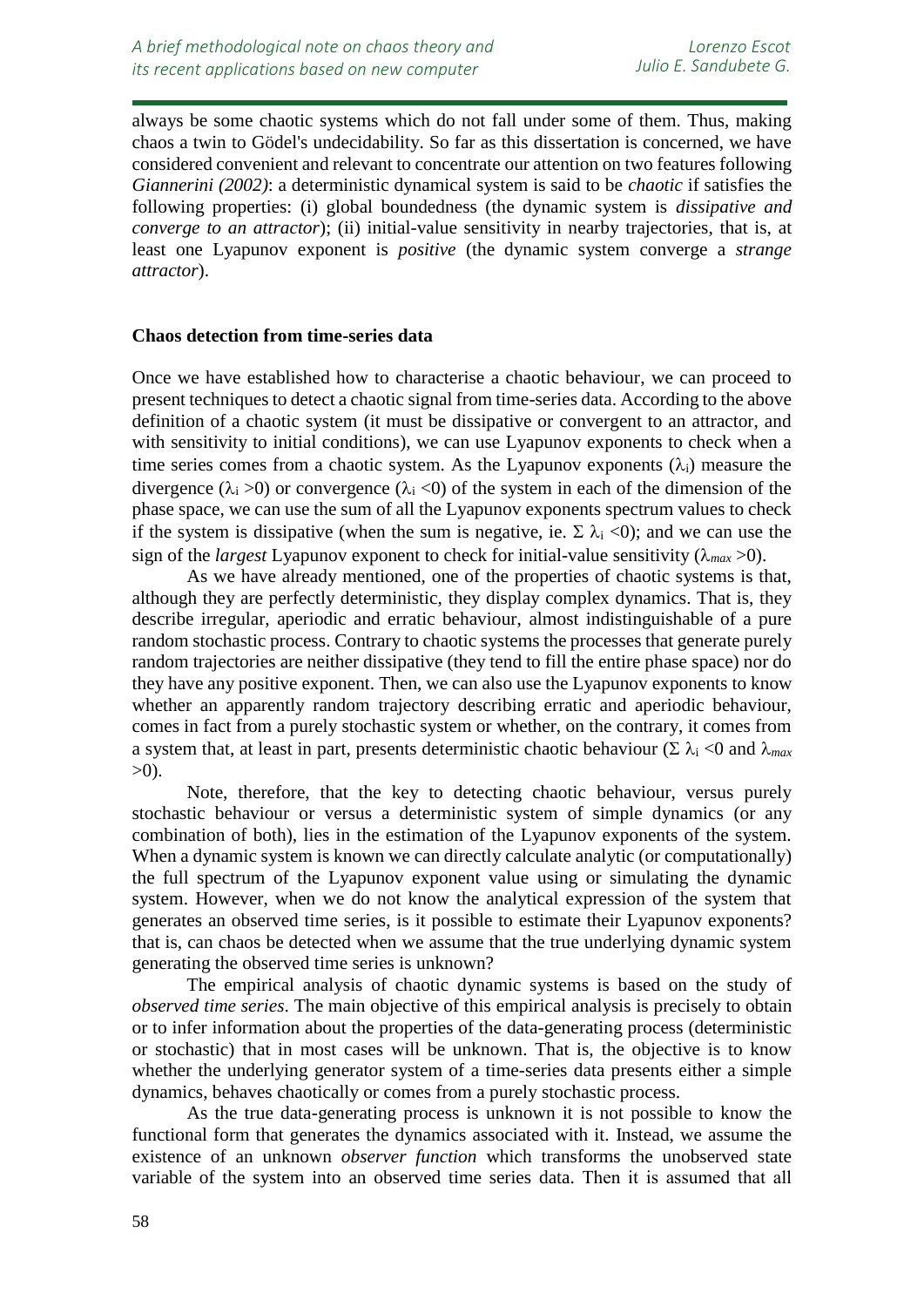information available is a sequence of scalars, a univariate time series. As the true datagenerating process is unknown, it is not possible to consider the true orbit of the dynamic system in the original state space. Nevertheless, we are going to be able to get an approximation (reconstruction) of the true underplayed unknown system that results equivalent in a topological sense. We mean equivalent in its dynamic and geometric properties (e.g., local stability of their attractors). This is an important result in chaos theory proposed by *Takens (1981)*.

This reconstruction procedure allows us to obtain all the relevant information about the unknown underlying dynamic system that generates the time-series data (*invariant properties*) like the Lyapunov exponents. Hence the Lyapunov exponents must have *approximately the same value* in both the true and the reconstructed state space. Then we can test the hypothesis of chaos in the unknown original dynamic system by using the Lyapunov exponents estimated with the reconstructed attractor.

Any method for estimating the Lyapunov exponent from time-series data are based on that *state space reconstruction* procedure. Let us explain briefly. The underlying idea in this reconstruction is to make copies of the single observable signal and consider those delayed values as coordinates of a reconstructed state space obtained from the time series. So, we must form a sequence of delayed coordinate embedding vectors<sup>1</sup>.

Once we have reconstructed the attractor, we want to quantify the initial-value sensitive property estimating the Lyapunov exponents from time series in order to understand whether the unknown data-generating process shows a simple dynamic, behaved chaotically or resulted from a purely stochastic process.

There are two main methods in the literature that provide the estimated Lyapunov exponent from time-series data. The first, the so-called *direct approach* which measures the growth rate of the divergence between two trajectories with an infinitesimal difference in their initial conditions. The direct method was first proposed by *Wolf et al. (1985)*, and then revisited by *Rosenstein et al. (1993)*, and by *Kantz (1994)*. The underlying algorithm is explained in detail in *Kantz & Schreiber (1997)*.

The main drawbacks of these direct methods are the followings. First, it does not allow the estimation of the full spectrum of Lyapunov exponents just the largest, and this precludes testing the existence of an attractor  $(\Sigma \lambda_i \langle 0)$ . Second, it is not robust to the presence of measurement noise. These direct estimators assign to chaos any divergence, even if purely random, caused by the measurement error itself and is therefore unable to distinguish when the irregular behaviour of a time series comes from purely random behaviour, and when it comes, at least in part, from a deterministic chaotic system. Third, it does not have a satisfactory performance in detecting existing nonlinearities on timeseries of moderate sample sizes. Fourth, theoretical results for its consistency and asymptotic distributions are not available at the present time. This is a great disadvantage from a statistical perspective since there is then no possibility of making statistical inferences regarding chaos<sup>2</sup>.

The second type of method used for estimating the Lyapunov exponents is the socalled *indirect or Jacobian approach*. These indirect methods solve all the disadvantages of the direct methods mentioned previously. The idea behind this approach can be

<u>.</u>

 $^1$  More formally, let  $\{\chi_t\}_{t=1}^n$  be the time-series data. We can perform the state space reconstruction of the underlying system using the method of delayed-coordinates proposed by Ruelle and Takens (1971). This procedure constructs a sequence on time *t* of delayed vectors in reconstructed state space  $\mathbb{R}^m$ :

 $x_t^m = (x_t, x_{t-l}, x_{t-2l}, x_{t-3l}, \ldots, x_{t-(m-1)l})$ 

where *m* is the embedding dimension and *l* is the reconstruction time-delay (or lag).

<sup>2</sup> One way to overcome this problem is to make use of empirical approaches. In this sense, Giannerini and Rosa (2001) proposed a resampling scheme that allows us to get the confidence interval of the Lyapunov exponent estimator suggested by Kantz in a rigorous statistical way.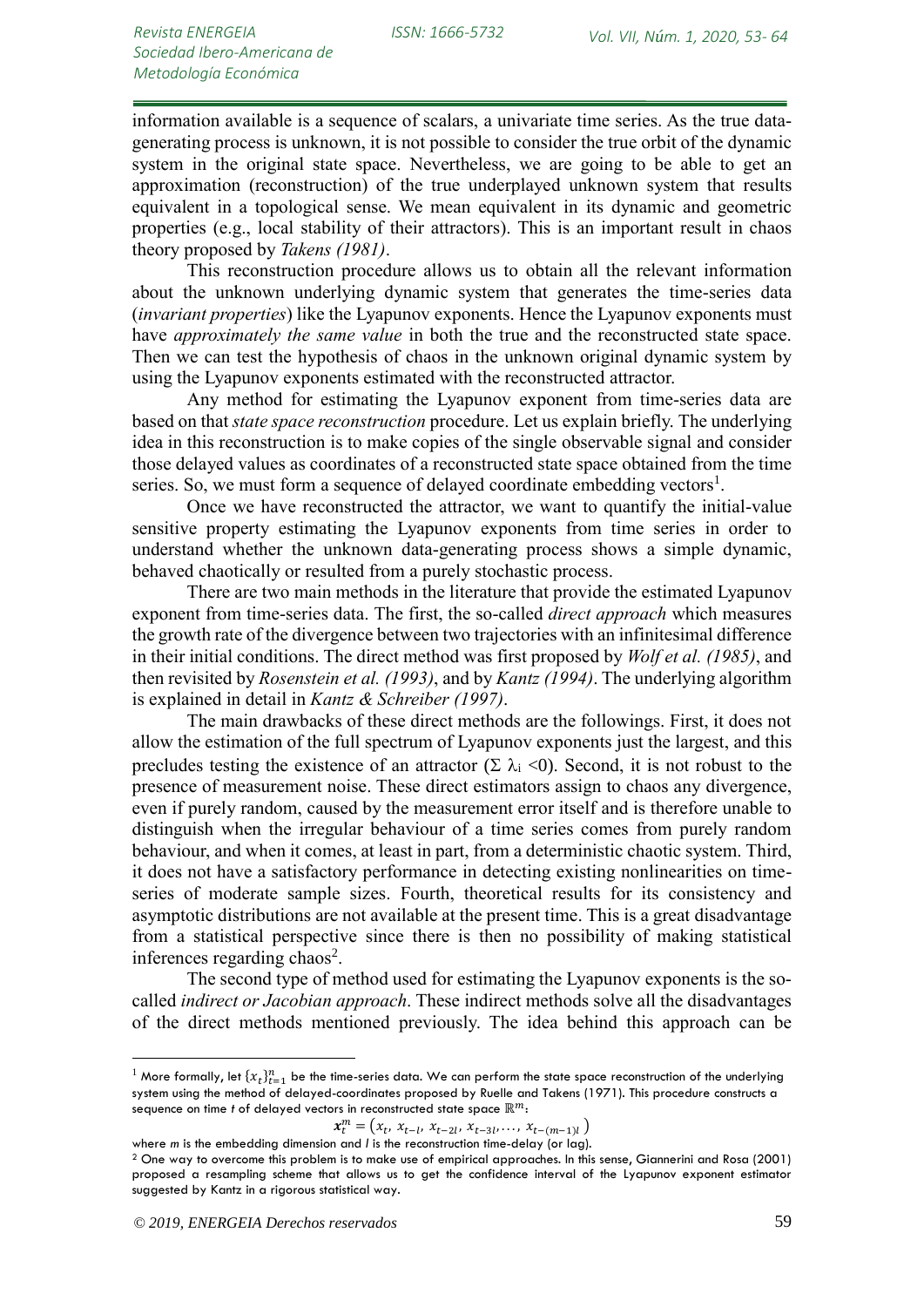summarised briefly as follows. Rather than measuring directly the growth rate of the divergence between two nearby trajectories, these methods measure indirectly the average separation rate of two trajectories by estimating the derivative or Jacobian matrix associated with the reconstructed phase space from the time series. First, one must estimate the model that best approximates the dynamics of the system, and then calculate its partial derivatives to measure the instability of the system, i.e., to obtain the Lyapunov exponents.

This indirect methodology was first proposed by *Eckmann and Ruelle (1985)*, which is based on nonparametric regression methods. Further contributions focused on two different approaches. Firstly, those who used some lineal regressions, see e.g., *Sano and Sawada (1985)*, *Eckmann et al. (1986)*, *Brown et al. (1991)* or their extension in the form of polynomial regression proposed by *Lu and Smith (1997)*. The second approach was based on nonlinear regressions techniques following, see e.g., *Dechert and Gencay (1992), McCaffrey et al. (1992)*, *Nychka et al. (1992)*, *Whang and Linton (1999)*, *Shintani and Linton (2004)<sup>3</sup>* .

For those interested in these techniques, and in the estimation of Lyapunov exponents the authors of this article have developed a novel R package called *DChaos* to test the hypothesis of chaotic behavior from a time series *(see Sandubete and Escot 2021).* This library provides an interface for researchers interested in the field of chaotic dynamic systems and nonlinear time series analysis and professors (and students) who teach (learn) courses related to those topics. The *DChaos* package contains some algorithms for detecting chaos from time-series data through the Lyapunov exponents by various computational methods based on the Jacobian indirect methods. It also allows making statistical inferences about its statistical significance, thus having a formal test to contrast the chaotic hypothesis from time series. These algorithms are publicly available at the Comprehensive R Archive Network [https://cran.r-project.org/web/packages/DChaos/.](https://cran.r-project.org/web/packages/DChaos/)

## **Implications of finding chaos in a time series.**

The estimation of a positive exponent indicates that, although nonlinear and chaotic, the unknown generating process has a deterministic behavior, a time dependence, and a time feedback. This finding has three important implications in epistemological terms.

First, if we know that there is a unknown deterministic system that is generating the time series, as opposed to pure randomness, we should try to put all our efforts in finding out what exactly is this unknown generating system. And perhaps a necessary step in this direction would be to move away from the simplifying hypothesis of linearity and explore possibilities using nonlinear dynamic models.

But even if we are not able to know what this generating system might be, it is still possible to advance in two other important aspects: prediction and control of the system.

In fact, the second implication of detecting chaotic behavior in a time series is that there is room to try to improve their predictions, at least in the short term. The existence of a positive Lyapunov exponent reveals the existence of time dependence in the time

<u>.</u>

 $^3$  This indirect approach states that exist a function  $\bm{g}:\bm{\mathsf{R}}^m\to\bm{\mathsf{R}}^m$  such that  $x_t^m=g$   $(x_{t-l}^m).$  Where  $x_t^m$  is the delayed reconstructed vectors. Under the assumption that the embedding is a homeomorphism, the map *g* is topologically conjugate to the unknown dynamic system *f*, and then the estimation of Lyapunov exponents of *g* are equivalent to the underlaying of *f* . The different indirect approach try to estimate *g* using different regressions approaches (see *Sandubete and Escot, 2021*).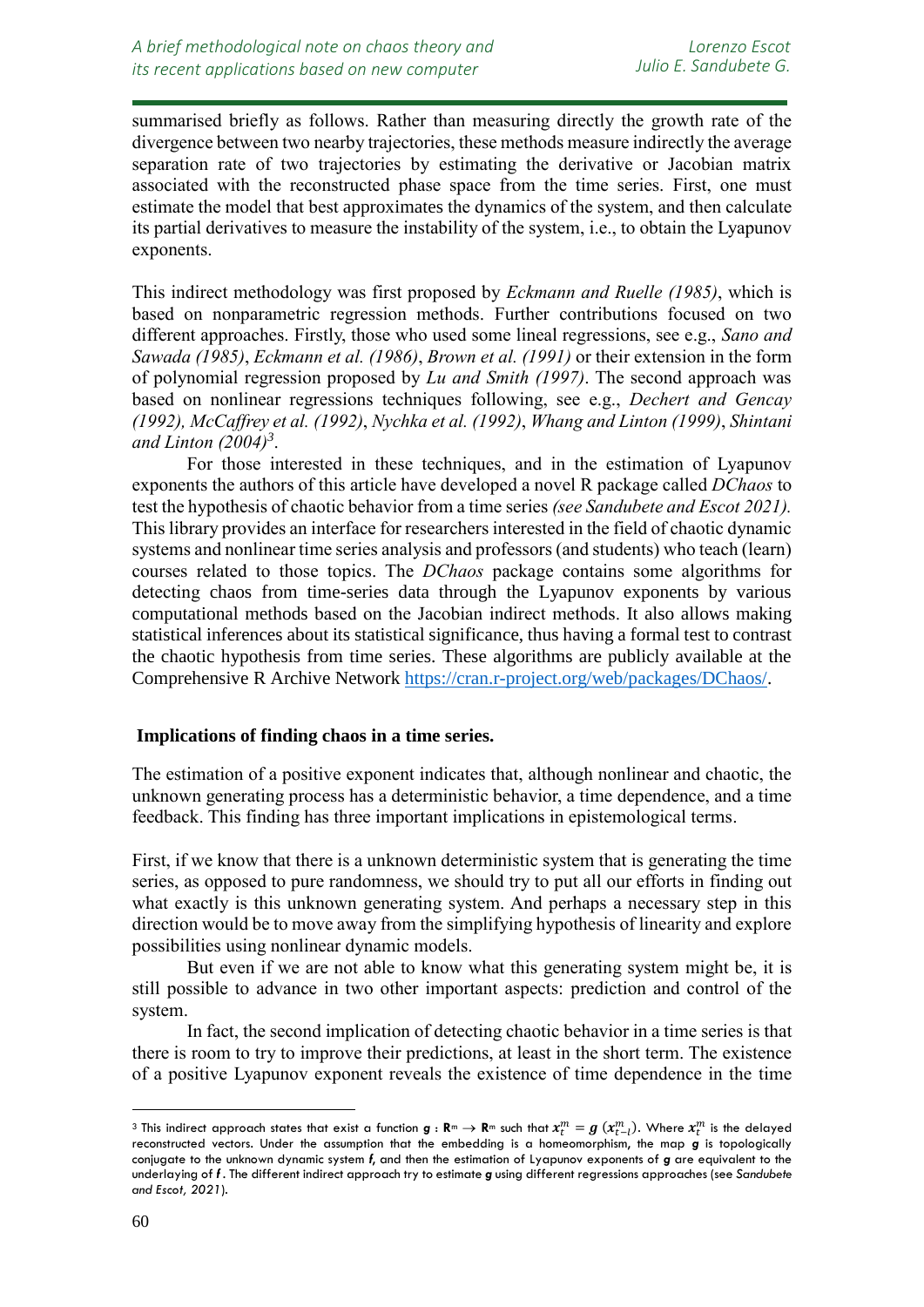series, and therefore we can improve the predictive possibilities of the future by looking into the past, at least within the limits established by the sensitivity to the initial conditions. But to do this we have to move away from traditional (essentially linear) stochastic prediction models and use the techniques derived from chaos theory. These techniques do not require knowledge of the time series generating system. They are based on exploiting time dependence, recurrence and the existence of attractors in the reconstructed phase space (again using Takens' theorem). They do not try to fit a (linear) model to the data. Basically, these techniques search in the past for patterns similar to the present in order to predict the future. These predictions by analogues methods were proposed initially by Lorenz (1963, 1969) and developed by Farmer and Sidorowich (1987, 1988) and Casdagli (1989) who can be considered pioneers at the early stage of developments in predicting complex time series.

The third implication of chaos detection lies in the possibility of controlling or stabilizing the behavior of the time series. Again, a control that is performed even without determining the dynamical system that is generating the time series. Chaos control techniques, such as those initially proposed by Ott, Gregobi, and Yorke (1990) are based on the fact that when a nonlinear deterministic dynamical system exists, even if it is unknown, it can be forced towards one of its multiple stationary equilibria, even if these equilibria are initially unstable. Any fixed point can be reached without the need to force the system aggressively, simply by applying small perturbations that lead the system towards these stationary equilibria. With slight variations in the values of any control parameters (some parameter that one may discretionally alter) it is possible to change the dynamic equilibrium (the attractor), eliminating the irregularity of chaotic solutions, stabilizing irregular behaviors (when they are unwanted). This requires removing the system from the strange attractor, leading it to periodic equilibria (fixed points or limit cycles) and applying control rules to keep the system stabilized in those periodic equilibria. This type of control or stabilization would not be possible if the system were purely random, because it is based on the existence of a deterministic dynamic system, which, although unknown, is generating the observed time series.

## **Conclusion**

Chaotic dynamical systems do not close the age old debate on determinism and indeterminism, which is still alive today. At best, it opens a new fuzzy boundary between the two paradigms. The theory or mathematics of chaos provides tools of analysis that situate us between formal determinism and asymptotic indeterminism. Formal determinism because chaotic systems are perfectly deterministic (but algebraically nonlinear) dynamical systems, which do not include any stochastic component or element in their formulation. And asymptotically indeterministic because in spite of not including any purely random effects, they present an irregular and aperiodic noisy behavior. This noisy chaos shows a high sensitivity to initial conditions (the so-called butterfly effect) that makes IT impossible to obtain tight predictions of the future state of the system beyond the short term. Indeed, even if we know the deterministic dynamical system generating a time series (which drives the evolution of the system in time), when there is chaotic behavior, small, very small variations in the initial point of prediction (due for example to measurement errors) mean that beyond the very short term the predictions are exponentially separated. Therefore, in practice, either one knows with infinite precision the true initial state of the system, or it is not possible to make accurate predictions of its future evolution.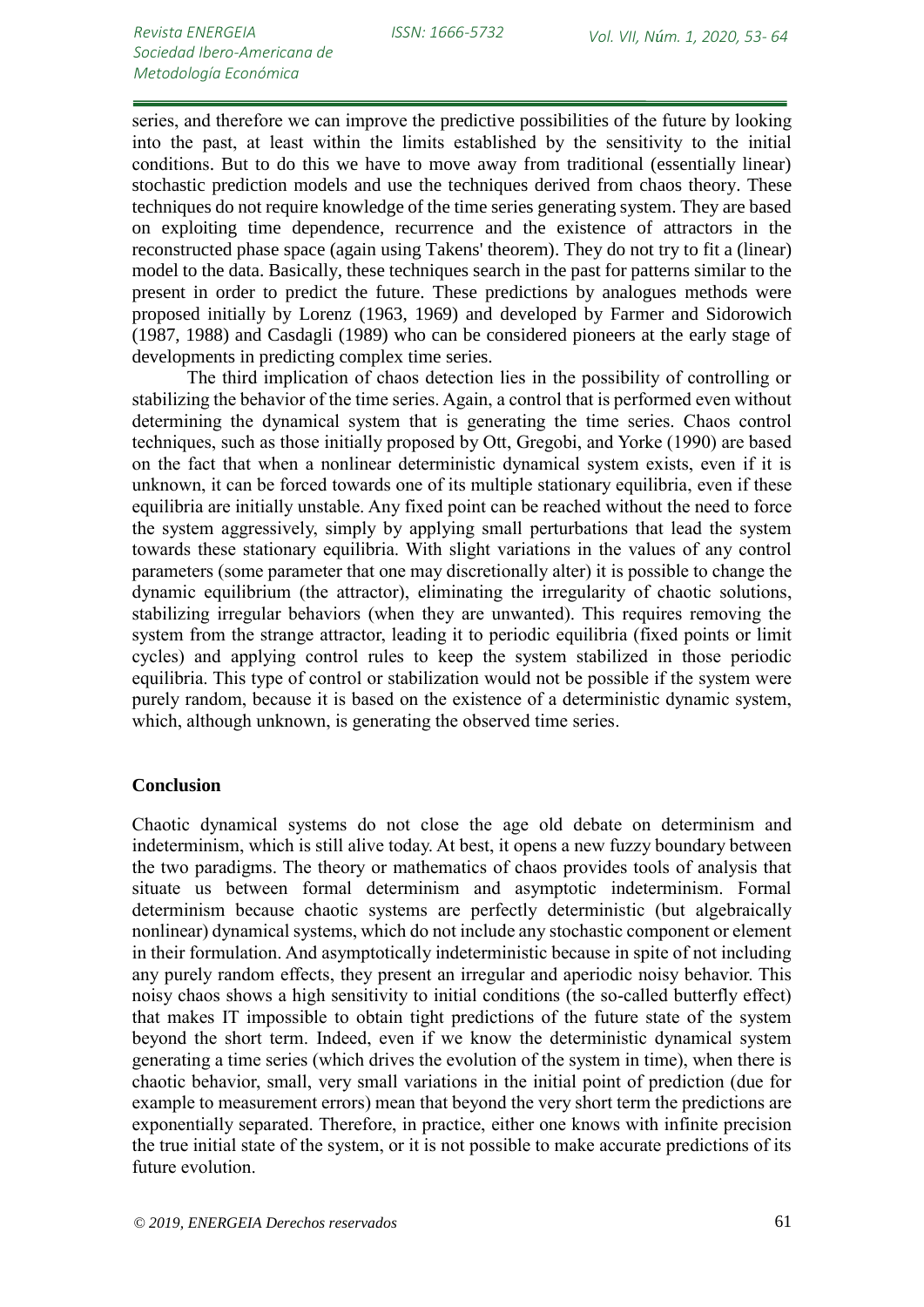Nevertheless, the detection of chaotic behavior in an observed time series has important implications in terms of predictability and stabilization of the time series generating system, even if it is unknown. When a time series presents irregular behavior because of deterministic chaotic behavior, then we can improve its prediction by exploiting time dependence, and we can control it in stable values by taking advantage of the existence of attractors or dynamic equilibria. And all this without needing to know the nature of the generating system.

In practice, most economic time series present an irregular cyclical behavior, and in fact, their origin is unknown. It is unknown what the real system generating the observed time series actually is. We do not know what is the real model that drives the evolution of the economy. It is crucial to know if this irregular behavior has a purely stochastic origin or if, on the contrary, it has a chaotic origin. Firstly, because the detection of chaotic behavior should make us rethink the use of linear modeling in most economic models. And secondly, because there are important implications in terms of prediction and control of the economy through new techniques of economic stabilization.

Chaos theory takes us into the complex terrain between formal determinism and practical indeterminism, opening a whole series of new possibilities and new methodologies. Many of these techniques, although initially proposed in the middle of the last century, have not been fully developed until the present time. These techniques are resource intensive for algorithmic computing. The recent development of new online parallel computing resources and Big Data techniques will undoubtedly provide great advances in this area in the very near future.

## **References**

*resources*

BERGÉ, P., POMEAU, Y. & VIDAL, C. (1984). "L'Ordre dans le Chaos". Hermann, Paris.

- BROWN, R. & CHUA, L. O. (1996). "Clarifying chaos: Examples and counterex- amples". International Journal of Bifurcation and Chaos, vol. 6(02), pp. 219–249.
- BROWN, R., BRYANT, P. & ABARBANEL, H. D. (1991). "Computing the lyapunov spectrum of a dynamical system from an observed time series". Physical Review A, vol. 43(6), pp. 2787.
- CASDAGLI, M.(1989) "Nonlinear Prediction of Chaotic Time Series". Physica D, 35, 335- 356.
- DECHERT, W. D. & GENCAY, R. (1992). "Lyapunov exponents as a nonparametric diagnostic for stability analysis". Journal of Applied Economics, vol. 7(S1), pp. S41–S60.
- DEVANEY, R. L. (1989) "An introduction to chaotic dynamical systems". Addison-Wesley.
- ECKMANN, J. P. & RUELLE, D. (1985). "Ergodic theory of chaos and strange attractors". Reviews of Modern Physics, vol. 57, pp. 617–656.
- ECKMANN, J. P., KAMPHORST, S. O., RUELLE, D. & CILIBERTO, S. (1986) "Liapunov exponents from time series". Physical Review A, vol. 34, pp. 4971–4979.
- FARMER, J. D. & SIDOROWICH, J. J. (1987). "Predicting chaotic time series". Physical Review Letters, 59, 845-848.
- FARMER, J. D. & SIDOROWICH, J. J. (1988). "Exploiting Chaos to Predict the Future and Reduce Noise" en Lee, Yc (ed) Evolution, Learning and Cognition, World Scientific, 1988, pp 277-330.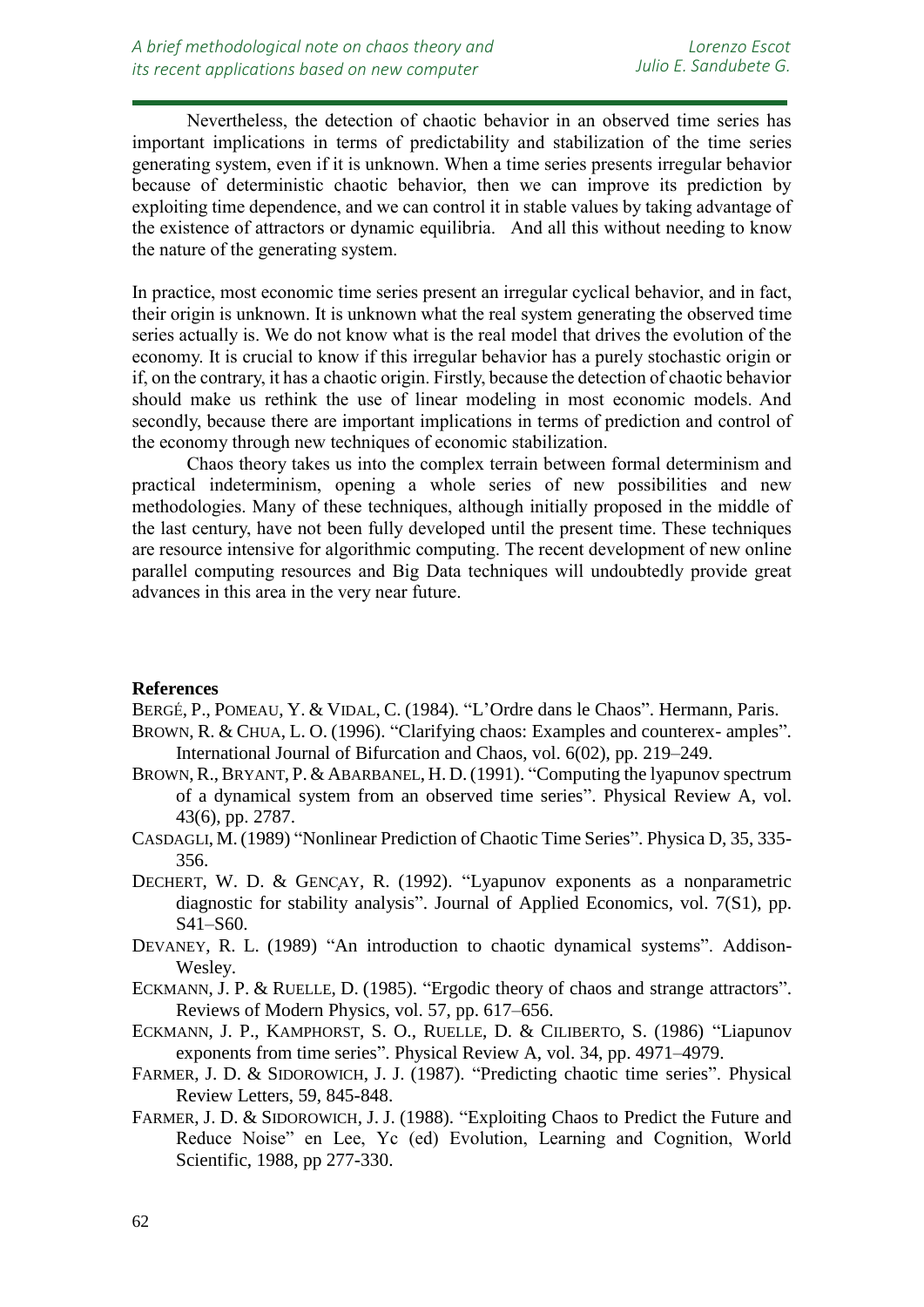- FORD,J. (1986) "Chaos: Solving the unsolvable, predicting the unpredictable! In Chaotic dynamics and fractals", Elservier, pp. 1–52..
- GENCAY, R. & DECHERT, W. D. (1992). "An algorithm for the n lyapunov expo- nents of an n-dimensional unknown dynamical system". Physica D: Non- linear Phenomena, vol. 59(1), pp. 142–157.
- GIANNERINI, S. & ROSA, R. (2001). "New resampling method to assess the accu- racy of the maximal lyapunov exponent estimation". Physica D: Nonlinear Phenomena, vol. 155(1-2), pp. 101–111.
- GIANNERINI, S. (2002). "Sensitive dependence on initial conditions: chaos and stochastic processes". PhD thesis, Università di Bologna.
- KANTZ, H. (1994). "A robust method to estimate the maximal lyapunov exponent of a time series". Physics Letters A, vol.  $185(1)$ , pp.  $77 - 87$ .
- KANTZ, H. & SCHREIBER, T. (1997). "Determinism and predictability". Nonlinear time series analysis, pp. 42–57.
- KATOK, A. (1980). "Lyapunov exponents, entropy and periodic orbits for diffeomorphisms". Publications Mathématiques de l'IHÉS, vol. 51, pp. 137–173.
- LI, T.-Y. & YORKE, J. A. (1975). "Period three implies chaos". American Mathematical Monthly, vol. 82, pp. 985–992.
- LORENZ, E. N. (1963). "Deterministic nonperiodic flow". Journal of the Atmospheric Sciences, vol. 20(2), pp. 130–141.
- LORENZ, E. N. (1969). "Atmospheric Predictability as Revealed by Naturally Ocurring Analogues". Journal of the Atmospheric Sciences.
- LORENZ, E. N. (1995). "The essence of chaos". University of Washington Press.
- LU, Z.-Q. & SMITH, R. L. (1997). "Estimating local lyapunov exponents". Fields Institute Communications, vol. 11, pp. 135–151.
- MCCAFFREY, D. F., ELLNER, S., GALLANT, A. R. & NYCHKA, D. W. (1992). "Estimating the lyapunov exponent of a chaotic system with nonparametric regression". Journal of the American Statistical Association, vol. 87(419), pp. 682–695.
- NYCHKA, D., ELLNER, S., GALLANT, A. R. & MCCAFFREY, D. (1992). "Finding chaos in noisy systems". Journal of the Royal Statistical Society: Series B (Statistical Methodology), vol. 54(2), pp. 399–426.
- OSELEDEC, V. (1968). "A multiplicative ergodic theorem. ljapunov characteristic number for dynamical systems". Transactions of the Moscow Mathematical Society, vol. 19, pp. 197–231.
- OTT, E., GREBOGI, C., & YORKE. (1990). "Controlling chaos". Physical Review Letters. Vol. 64, No 11.
- ROSENSTEIN, M. T., COLLINS, J. J. & LUCA, C. J. D. (1993). "A practical method for calculating largest lyapunov exponents from small data sets". Physica D: Nonlinear Phenomena, vol.  $65(1)$ , pp.  $117 - 134$ .
- RUELLE, D. (1993). "Chance and chaos", vol. 11. Princeton University Press.
- RUELLE, D., TAKENS, F. (1971). "On the nature of turbulence". Communications in Mathematical Physics, vol. 20(3), pp. 167–192.
- SANDUBETE,J. E. & ESCOT, L. (2021). "DChaos: Chaotic Time Series Analysis", 2020. R package version vol 13 issue 1, 2021.
- SANO, M. & SAWADA, Y. (1985). "Measurement of the lyapunov spectrum from a chaotic time series". Physical Review Letters, vol. 55(10), pp. 1082.
- SHINTANI, M. AND LINTON, O. (2003). "Is there chaos in the world economy? a nonparametric test using consistent standard errors". International Economic Review, vol. 44(1), pp. 331–357.
- SHUSTER, G. (1988). "Determinirovannyi khaos (deterministic chaos)". Moscow: Mir.